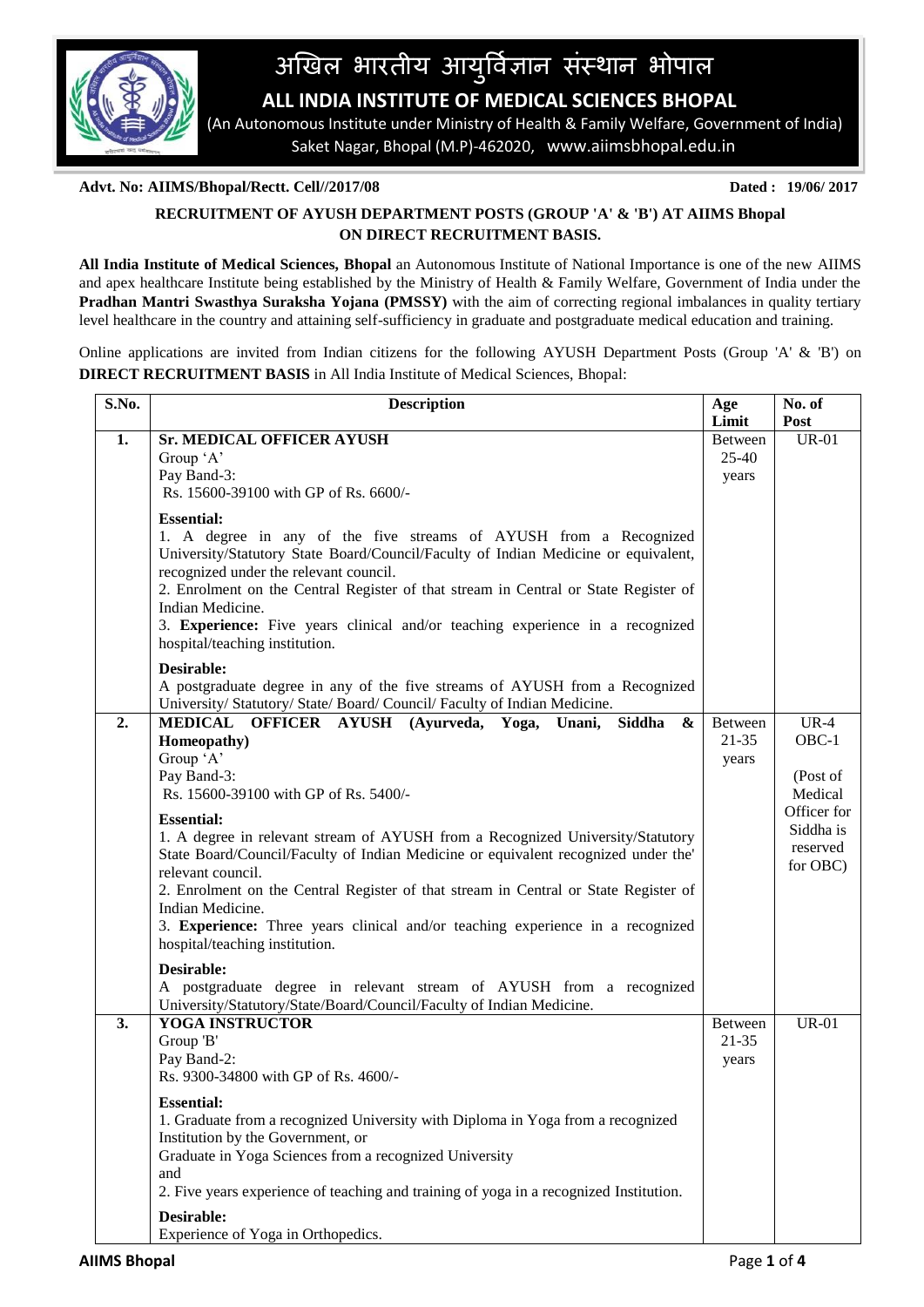#### **Note :-**

- 1. The above vacancies are provisional and subject to variation. The Director, AIIMS, Bhopal reserves the right to vary the vacancies including reserved vacancies, as per the Govt. of India Rules/Circulars, guidelines and the direction issued on the subject.
- 2. Reservation will be as per Government of India Policy.
- 3. The cut-off date to determine the maximum age limit, essential qualification  $\&$  experiences will be the last date of submission of online application.
- 4. The period of online experience wherever prescribed shall be counted after obtaining the prescribed essential qualifications.

### **GENERAL CONDITIONS**

- 1. All the posts carry usual allowances as admissible to Central Government employees of similar status at AIIMS, Bhopal, and the Pay Band and GP are under process for revision as per the recommendations of the Seventh Pay Commission of Government of India.
- 2. **Application Process:-** The aspiring applicants satisfying the eligibility criteria in all respect can submit their application through **ON-LINE** mode only. The On-line registration of application is made available on AIIMS, Bhopal official website i.e. http://www.aiimsbhopal.edu.in. **The link for submission of online applications in respect of above said posts along with other relevant information will be activated from 24th June 2017 i.e., date of publication of this advertisement in Employment News**. **The last date of online submission of applications will be 23 rd July, 2017.** The candidature of such applicants who fails to complete the online application submission by the stipulated date and time, the same will be treated as incomplete application and no correspondence in this regard will be entertained.
- 3. **For filling up of Online application, candidates must have the following pre-requisites ready :** 
	- *(i) Valid e-mail ID.*
	- *(ii) Scanned Passport size photograph of candidate (in JPG format).*
	- *(iii) Scanned Signature of the candidate (in JPG format).*
	- *(iv) Online payment details of the required Application Fee.*
	- *(v) Any other details, as per the advertisement.*

The applicants shall send the duly filled and signed hardcopy of the submitted online application form along with selfattested photocopies of their proof of date of birth, eligibility qualification mark sheets, degrees, experience certificates and other relevant testimonials by speed post/registered post to the following address:

#### **The Deputy Director (Administration) All India Institute of Medical Sciences (AIIMS) Administrative Block, 1st Floor of Medical College Building Saket Nagar, Bhopal-462020 (M.P.)**

#### **The envelope must be superscribed as 'Application for post of ...........................'**

The printout of the duly filled online application form along with relevant documents must reach to aforementioned address on or before **05:00 pm** of **02/08/2017** by speed post/registered post ONLY . Delivery of the application and supporting documents (as mentioned above) by hand / in person/ courier will NOT be entertained. In case of nonsubmission/ receipt of hardcopies of online submitted application forms, as mentioned above, the online submitted application will not be considered. The Institute will not be responsible for any postal delays or application lost in transit.

- 4. **Documents**: Printed copy of on-line application form and the attested photocopies of the following along with the originals must be produced at the time of interview only.
	- *a) 'No Objection Certificate –NOC' would be applicable from their respective organization, for those candidates who are working in Central/State Government /Semi Government / Govt. Autonomous Institutions.*
	- *b) Degrees, Certificates, Mark -sheets, Age proof, Caste certificates and Experience Certificates etc.*
	- *c) Medical Council Registration etc.*
	- *d) Any other relevant document to support of candidature.*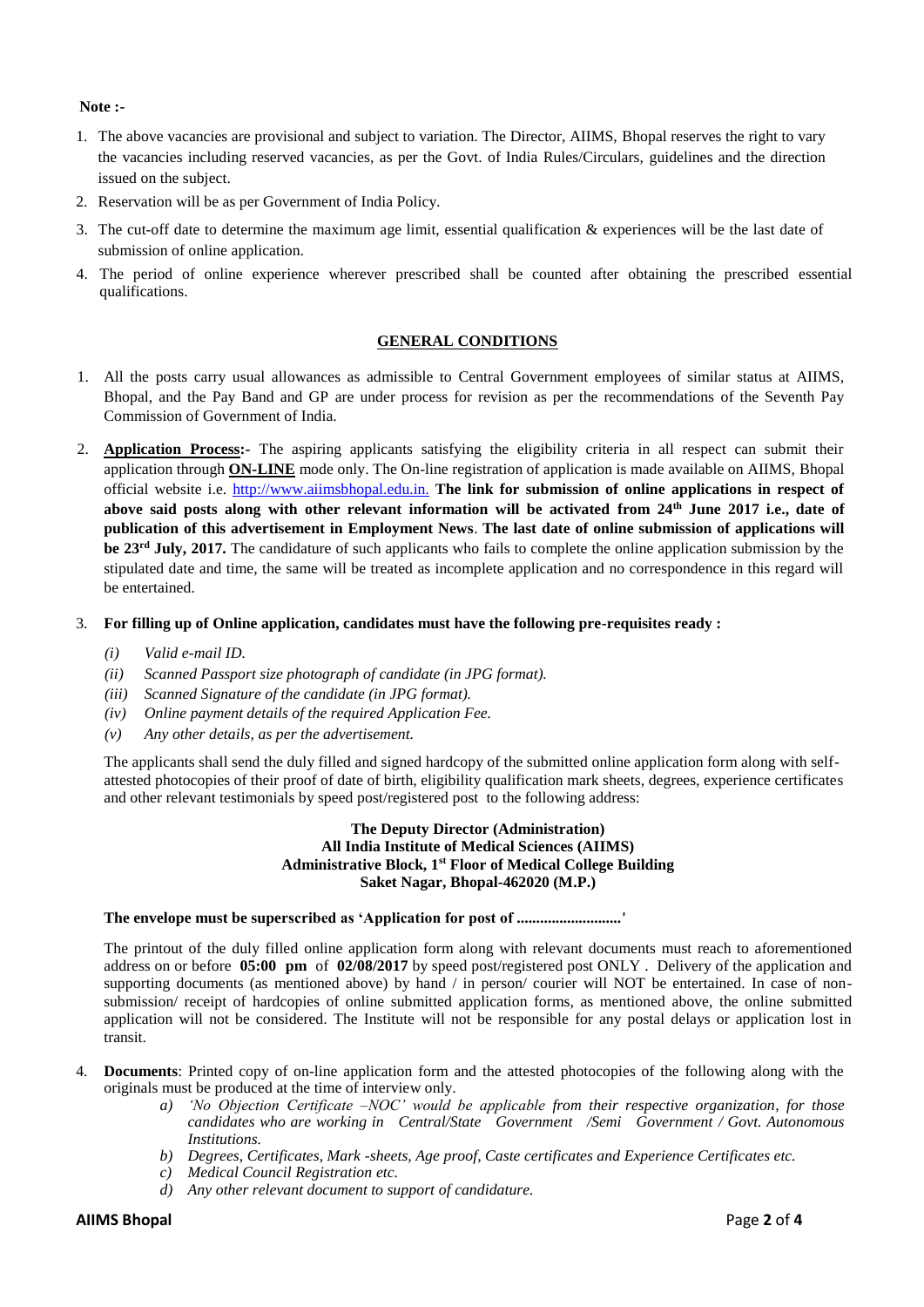- 5. The candidate must ensure that their photo and signature should be clearly visible in preview at the time of filling of application in online mode. If photo/signature image is displayed small or not visible in preview on online application, that means photo/signature is not as per the AIIMS, Bhopal prescribed format and in that case, your application will be rejected. So, candidates are advised to be careful while uploading their photo and signature. Both must be visible clearly on Online Application Form.
- 6. In case a candidate wishes to apply for more than one post, he/she is required to fill in the form separately through Online mode only and separate application fees as applicable is to be paid.
- 7. **Age Relaxation** :- Relaxation in age as shall be applicable, as per Government of India rules.
- 8. Candidates applying under any of the reserved category posts, viz. SC/ST/OBC/PH will be considered subject of Caste /PH Certificate issued by the Appropriate/ Competent Authority on the prescribed format. Community should be clearly and legibly mentioned in the certificate. OBC candidate's eligibility will be based on the Caste(s) borne in the Central List of Government of India. OBC candidate(s) should not belong to Creamy Layer and their sub-caste should be match with the entries in Central List of OBC, failing which their candidature(s) will not be considered under any of the applied reserved category post(s).
- 9. **Shortlisting:** Based on online application form submitted and hard copies received along with relevant documents in support of eligibility for the post advertised, the Scrutiny/Selection Committee may short-list candidates for written test/interview. Candidates called for the interview will have to produce all relevant original documents in proof of details furnished in their application at the time of interview
- 10. **APPLICATION FEES:** Rs. 1,000/- (Rupees One Thousand Only).
	- 1) The candidate should pay prescribed application fees through **On-line mode only via payment gateway of AIIMS, Bhopal.** Transaction/ Processing fee, if any, as applicable will be payable to the bank by the candidate.
	- 2) **Application fee once remitted shall not be refunded under any circumstances.**
	- 3) **No fee for SC/ST/PWD/Women Candidates of any community.**
- 11. Applications without the prescribed fee or incomplete in any respect would not be considered and summarily be rejected.
- 12. The applicants already in Government service shall have to produce No Objection Certificate from their present employer at the time of submission of hard copy of application. Therefore, while applying for the post, candidates have to take prior permission from their respective employer, in case of Government service.
- 13. **The decision of the Competent Authority of AIIMS Bhopal pertaining to any matters of this recruitment will be final.**
- 14. The decision of the Competent Authority of AIIMS Bhopal in all matters relating to eligibility, acceptance or rejection of the applications, penalty for false information, mode of selection (written test/interview), conduct of examination(s), allotment of examination centres, selection and allotment of posts/organizations to selected candidates will be final and binding on the candidates and no enquiry / correspondence will be entertained in this regard.
- 15. Canvassing of any kind will lead to disqualification of candidature.
- 16. The prescribed qualification is minimum and merely possessing the same does not entitle any candidate for the selection.
- 17. All the appointees including in-service candidates shall be governed by the New Pension Scheme (NPS) as per the provisions contained in the Ministry of Finance, Department of Economic Affairs (ECB & PR Division), Government of India Notification No. 5/7/2003 - ECB&PR dated 22.12.2003.
- 18. All the appointees are expected to conform to the rules of conduct and discipline as applicable to the Institute employees.
- 19. The candidate should not have been convicted by any Court of Law.
- 20. No TA/DA shall be paid to the candidates for attending the written test/interview.